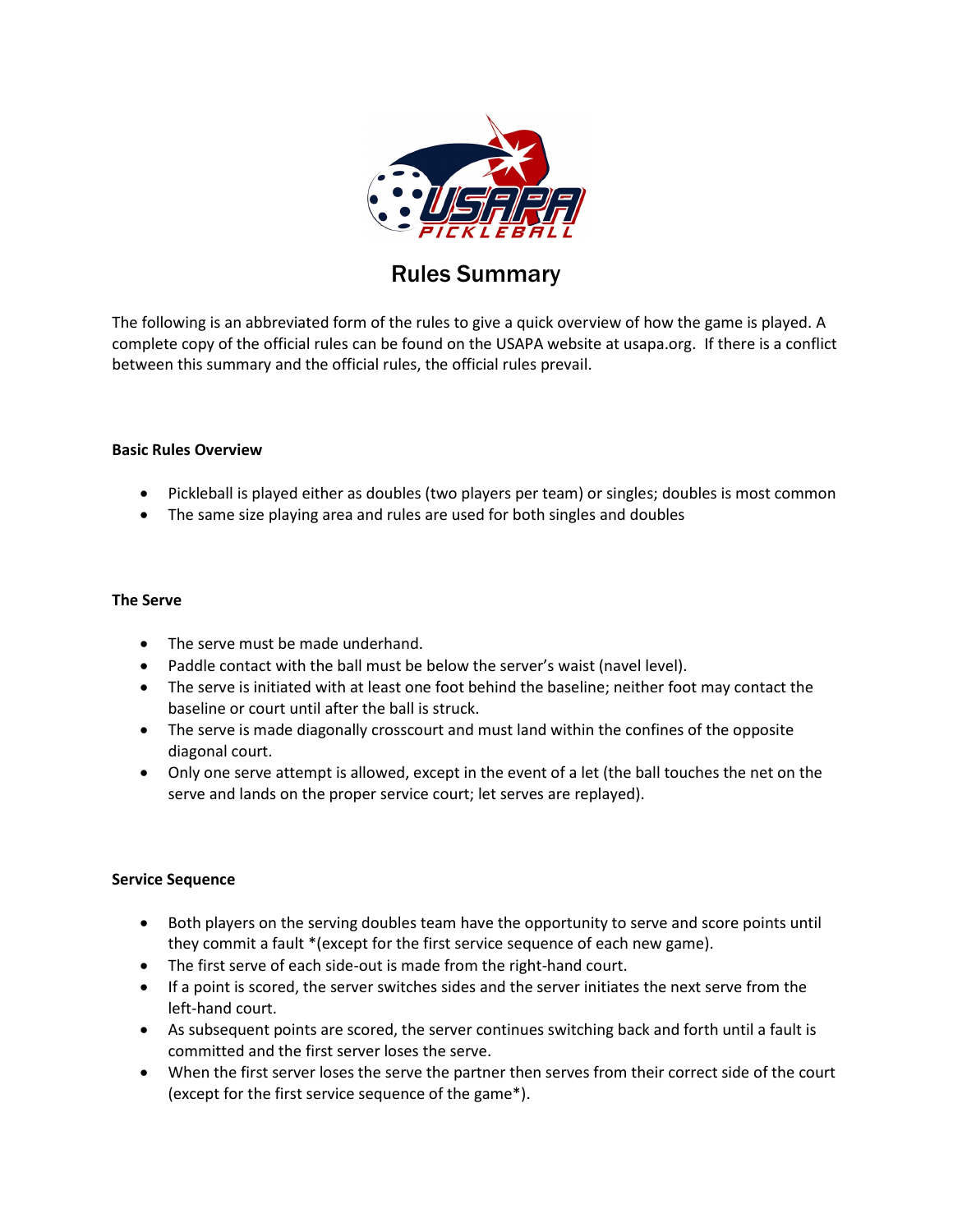- The second server continues serving until his team commits a fault and loses the serve to the opposing team.
- Once the service goes to the opposition (at side out), the first serve is from the right-hand court and both players on that team have the opportunity to serve and score points until their team commits two faults.
- In singles the server serves from the right-hand court when his or her score is even and from the left when the score is odd.

\*At the beginning of each new game only one partner on the serving team has the opportunity to serve before faulting, after which the service passes to the receiving team.

# **Scoring**

- Points are scored only by the serving team.
- Games are normally played to 11 points, win by 2.
- Tournament games may be to 15 or 21, win by 2.
- When the serving team's score is even (0, 2, 4, 6, 8, 10) the player who was the first server in the game for that team will be in the right-side court when serving or receiving; when odd (1, 3, 5, 7, 9) that player will be in the left-side court when serving or receiving.

# **Double-Bounce Rule**

- When the ball is served, the receiving team must let it bounce before returning, and then the serving team must let it bounce before returning, thus two bounces.
- After the ball has bounced once in each team's court, both teams may either volley the ball (hit the ball before it bounces) or play it off a bounce (ground stroke).
- The double bounce rule eliminates the serve and volley advantage and extends rallies.

#### **Non-Volley Zone**

- The non-volley zone is the court area within 7 feet on both sides of the net.
- Volleying is prohibited within the non-volley zone. This rule prevents players from executing smashes from a position within the zone.
- It is a fault if, when volleying a ball, the player steps on the non-volley zone, including the line and/or when the player's momentum causes them or anything they are wearing or carrying to touch the non-volley zone including the associated lines.
- It is a fault if, after volleying, a player is carried by momentum into or touches the non-volley zone, even if the volleyed ball is declared dead before this happens.
- A player may legally be in the non-volley zone any time other than when volleying a ball.
- The non-volley zone is commonly referred to as "the kitchen."